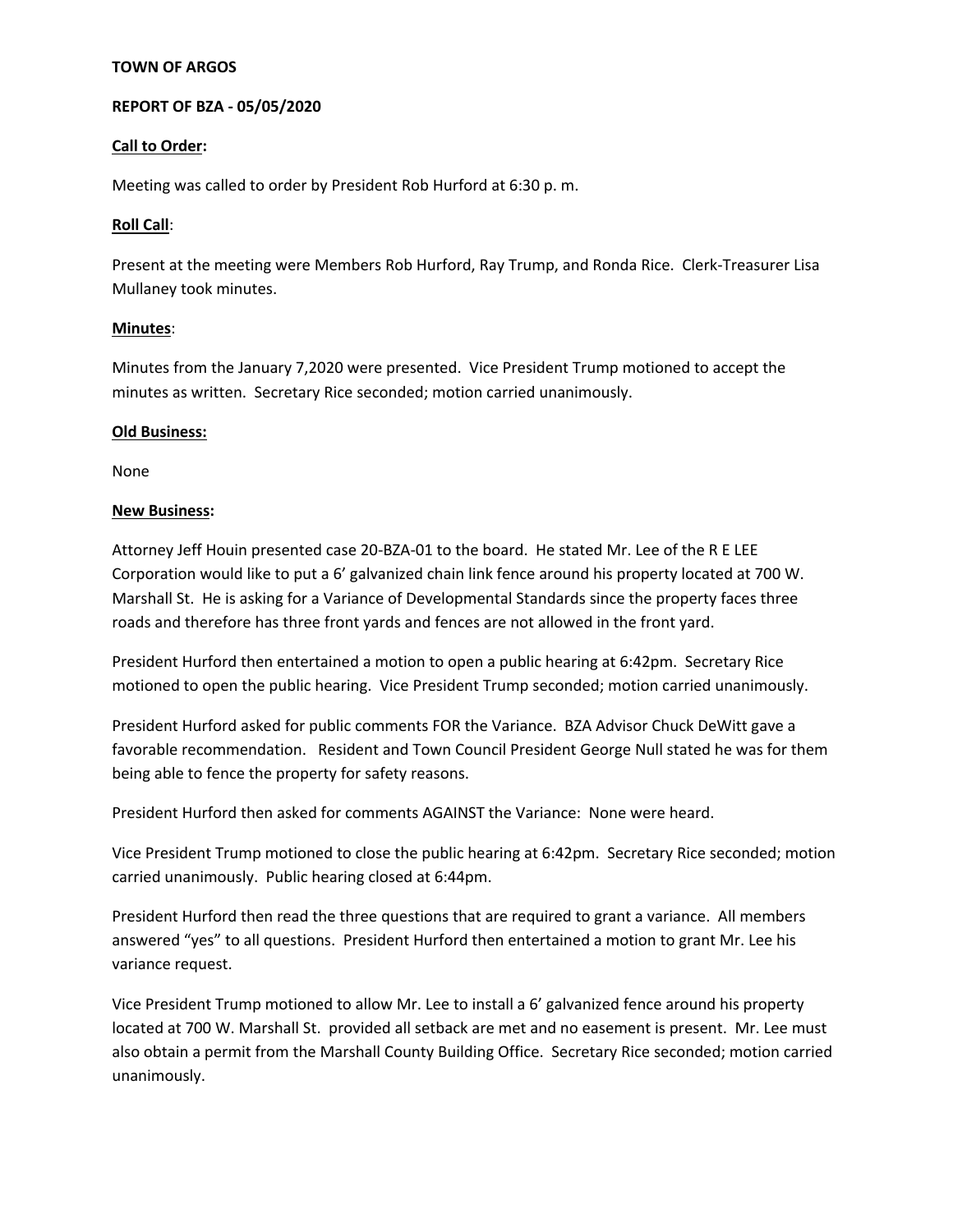Mr. Richard Willis and his wife Patricia presented case 20-BZA-02 for 214 N. Maple St. Argos, IN46501. Mr. Willis and his wife would like to rebuild their front porch deck and extend it from the current 8' long to 16' long. The new deck would be 16' long x 8' wide. They are asking for a Variance of Developmental Standards based on the not meeting the setbacks listed in the 2015 Argos Land Use Book.

President Hurford then entertained a motion to open the public hearing for 20-BZA-02. Vice President Trump motioned to open the public hearing. Secretary Rice seconded; motion carried unanimously. President Hurford opened the Public Hearing at 6:52pm.

President Hurford asked for public comment in favor of granting the variance. Advisor Chuck DeWitt gave a favorable recommendation. Resident and Town Council President George Null also gave a favorable recommendation.

President Hurford then asked for public comments against granting the variance. None were heard.

Vice President Trump motioned to close the public hearing at 6:54pm. Secretary Rice seconded; motion carried unanimously.

President Hurford then asked the three questions necessary to grant a variance. All members answered "yes". President Hurford then entertained a motion to grant Mr. & Mrs. Willis a variance of developmental standards. Secretary Rice motioned to grant the variance provided Mr. Willis obtains a permit from the Marshall County Building & Plan office. Vice President Trump seconded; motion carried unanimously.

Clerk-Treasurer Lisa Mullaney informed the members that she had an application for Variance of Use turned in by Mr. Bryan McGowen who would like to use his property at 711 N. Michigan St to set up food trailers temporarily until other festivals open. She stated that he will be going before the Plan Commission asking for a determination of where his business falls under the B2 zoning. If that determination requires a variance of use Mr. McGowen is asking for a special meeting from the BZA for faster determination. All members agreed to entertain the idea of a special meeting if warranted but will wait until the determination from the Plan Commission President.